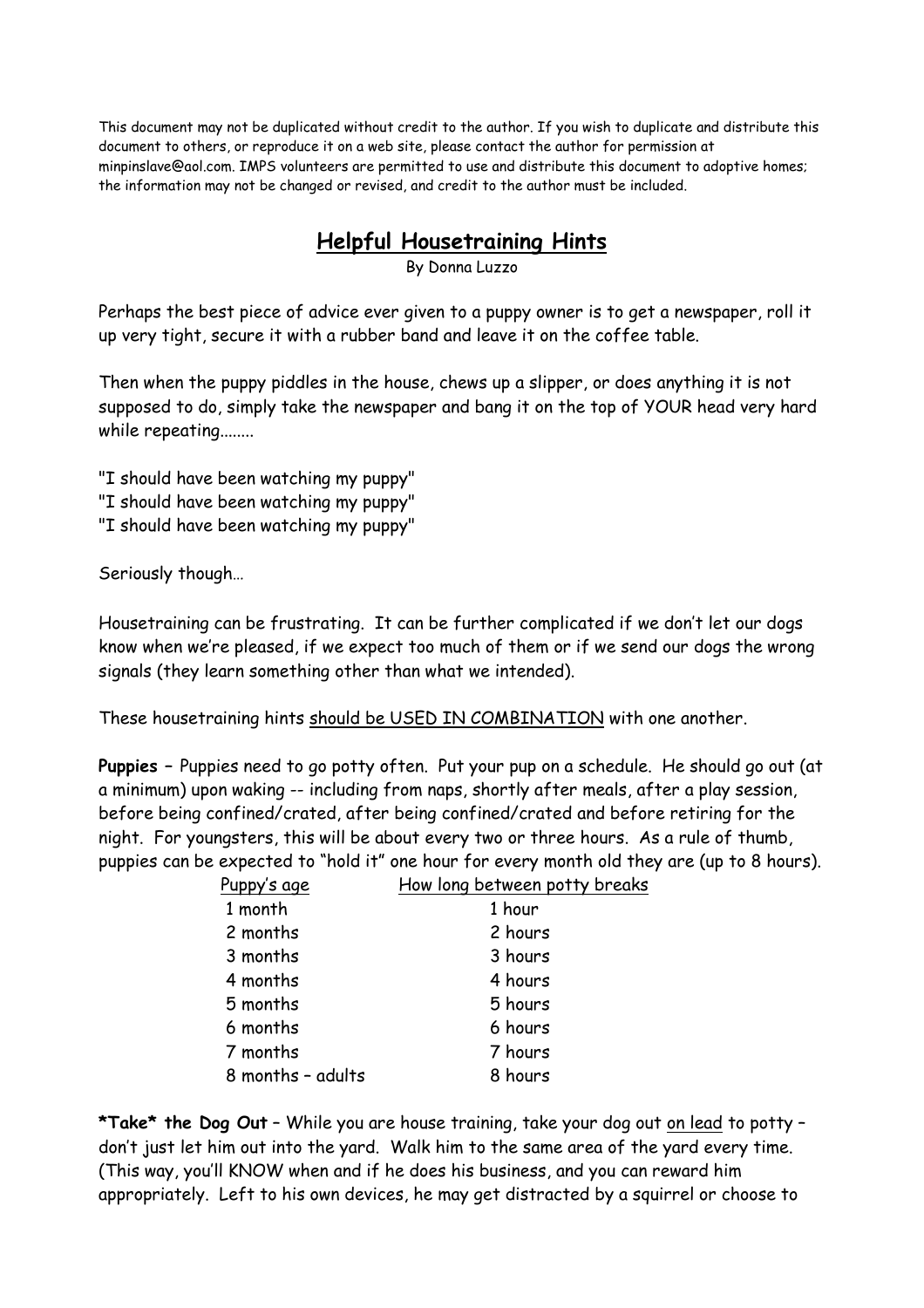play instead, and may not relieve himself as was intended.) You should stand still, and let him have only the distance to the end of the lead when he is choosing "just the right place" to leave his deposit. If you walk with him, it could take hours for him to find "just the right place." Be sure to clean his potty area regularly.

Teach Him to Go ON COMMAND - Yes, this is possible - and it comes in handy! When you take him out to his potty area, repeat over and over whatever your command for going potty is (ie, "go potty," "Pee Pee," "Do Your Business," etc.) It should be like a non-stop sentence until he goes.

If you take him out on lead, give him the command to go potty and he takes longer than five - 10 minutes to urinate or defecate, bring him back into the house and put him in his crate. Wait 15 minutes and try again. Keep at it until he goes potty outside.

Reward and Praise Him - When your dog does his business outside, heap on the praise ("What a good dog!" Good for You!" "Good Potty!") and reward him with a really good, yummy treat - EVERY SINGLE TIME! (The reward can also be some play time in the yard - for "ball happy" dogs, a couple of tosses of the tennis ball is a great reward too.) THIS IS ESSENTIAL!! He needs to know that when he goes potty OUTSIDE it makes you very happy! When he is done, spend a few minutes outside with him before going back in the house (in good weather, of course!). Dogs that love to be outdoors will sometimes learn to dawdle if they think they'll be rushed right back indoors after doing their business.

Teach Him to Give You a Signal: Dogs will not automatically "let you know" if they have to go potty. Or, they may try to let you know, but it won't be an obvious enough signal to you. So ... create a signal. A popular method is to hang a bell at dog level on/next to the door you take the dog out. Each time you take him out to potty, use his paw to ring the bell, or entice him to bump it with his nose. Then say "lets go out" and take him (on lead) to do his business. If your dog speaks on command, you can try having him speak each time before you take him out the door.

Keep an Eye on Him Indoors - A dog that is not housetrained should not have "run of the house." You should be supervising him and his activities so that you can have positive results with housetraining. You can confine him or use confinement in several ways to help the cause.

The Crate: This is a valuable training tool AND a great "comfort zone" for your dog. Once he is crate trained, the crate becomes your dog's den. Dogs generally will not soil where they sleep. If you take your dog out at a time when you are relatively certain he needs to potty (you'll get to know his schedule well) and he doesn't go, bring him back in the house and put him in his crate for about 15 minutes. Then go out again and give it another try. Keep it up until he does his business outside

Use the crate, also, to keep him safe and your floors dry/clean when you aren't home. Make sure the crate is appropriately sized for your dog; make sure he has gone potty and is "on empty" before you crate him; and don't leave him crated for longer than he can "hold it."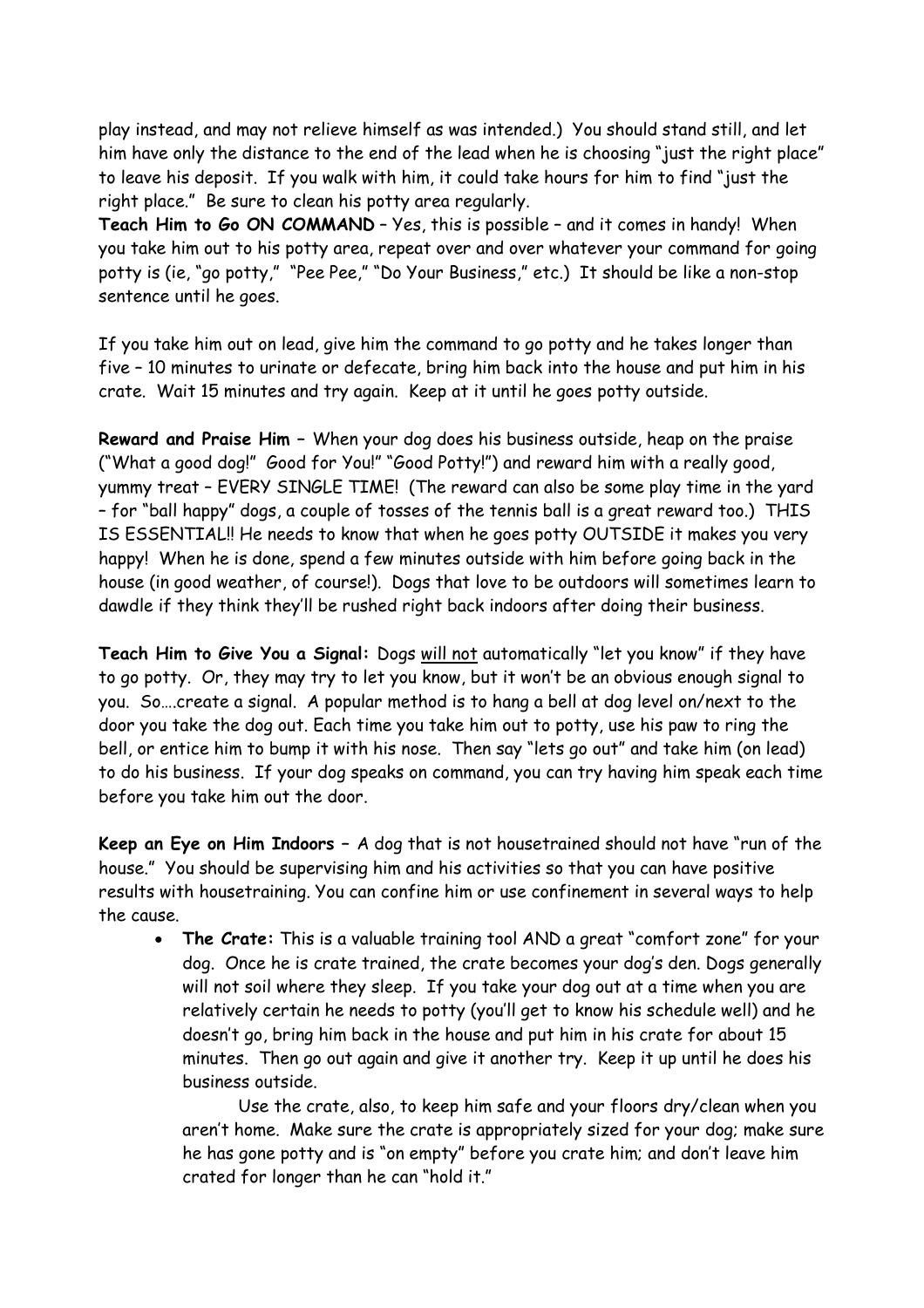IF HE SOILS HIS CRATE (assuming he was "on empty" before crating, and assuming he wasn't left for too long) he may have too much room in the crate or the bedding you've put in there may be too absorbent

- Tethering: If you want your dog to have some freedom, but need to keep an eye on him, try tethering him to yourself. You can use a 6 - 10 ft. lead (a piece of clothesline with a clip attached works well too). This will allow the dog some freedom to play or chew a bone, but will also keep him within view. Then if he starts to sniff around, or circle, you can run him outside.
- Baby Gates: These come in very handy! Use them to block access to certain rooms, and/or to keep your dog in the same room you are in. The idea, again, is to keep him in your sight. You can also use baby gates to confine your dog to one room when you aren't home (i.e. the kitchen).

If You Catch Him in the Act: Make a sound to interrupt (not reprimand) him ("EH-EH!!"), then scoop him up and run him outside. When he finishes his business out doors (even if it is just a drop) give big praise and a reward. Be sure to clean up the soiled area indoors with a pet odor neutralizer. Be cautious about yelling/scolding the dog while "in the act," and try not to use the word NO when you interrupt him. Rather than associating your anger with where he went, he may easily learn that going while you can see him is the "bad" thing. Dragging him over to it afterward and "rubbing his nose in it" is not likely to help either. Never, EVER, hit your dog for having an accident. It was probably your fault anyway (see "have patience" below).

If you come home to a soiled house: Well...it's probably your own fault. You either left the dog for longer than he could hold it, let him have too much freedom, or didn't make sure he was "on empty" before you left. Alternatively, he could be sick. DON'T reprimand the dog. He will not know why you are angry. Dogs think 'in the moment.' If he made the mess hours or even minutes ago, he's not thinking about it - so he won't associate your reprimand with his accident. Instead, he will come to fear your return, because he knows that when you come in the door he's going to be in trouble. (This is why dogs often "look quilty" when owners return; even if the dog has done nothing wrong.) Again, never, EVER, hit your dog for having an accident. It was probably your fault anyway (see "have patience" below).

If Your Housetrained Dog Starts Having Accidents: If you have a well housetrained dog that suddenly begins having accidents, collect a urine and fecal sample and take him to the vet. It's unusual for a trained, adult dog to have a housetraining setback. Oftentimes the accidents are the result illness or infection (i.e. bladder or kidney infections). The accidents may disappear as guickly as they started with medical attention. If there isn't a medical problem, get in touch with your trainer to discuss other possible causes for the setback. Begin re-training using all of the steps used when you first trained the dog.

Litter Pan Training: If you own a small dog, you may want to try litter pan training. In effect, you will create an indoor place where it is OK for your dog to urinate/defecate. It may be the "primary" place they go (handy if you live in a high rise, or can't easily take your